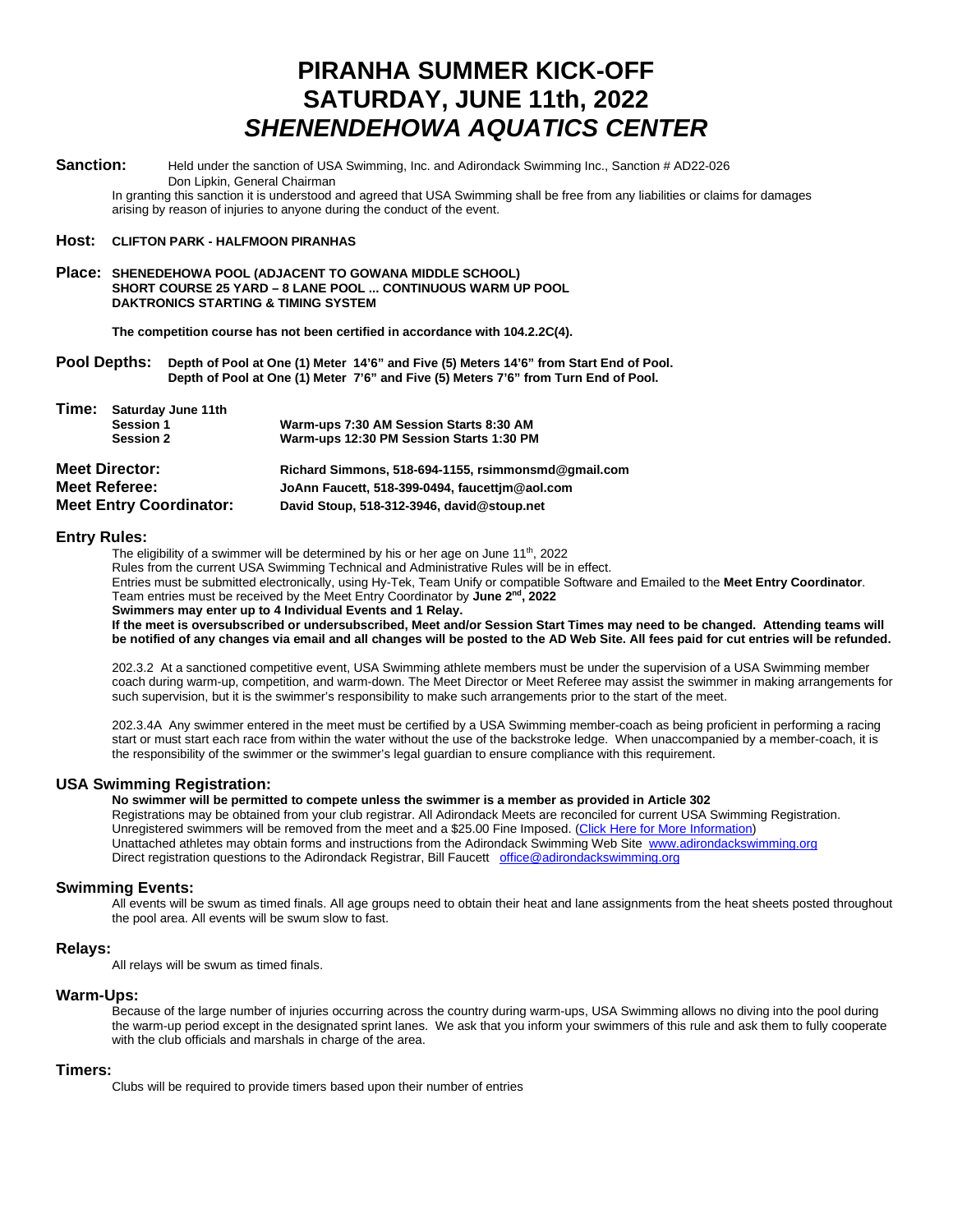# **Deck Entries:**

Adirondack Swimming has agreed to allow Deck Entries at AD Meets under the following conditions;

1. Deck Entries are NOT Allowed during Championship Meets

2. Athlete must be USA-S Registered and show Proof of Registration (those already in meet have been confirmed as registered). Acceptable forms of Proof of Registration are: USA-Swimming ID or USA-Swimming Club Portal Team Listing or Deck Pass.

#### **If athlete cannot prove USA-S Registration, Adirondack accepts Deck Registration***,* **to UN-AD (unattached) at an LSC fee of \$60.00 plus the current USA Swimming Registration fee.**

#### **DECK REGISTRATIONS WILL NOT BE MADE WITH ANY TEAM ASSOCIATION, PLEASE DO NOT ASK.** 3. Coach makes the request for the entry.

- 4. All Deck Entries will be allowed at the discretion of a combined decision of the Meet Director and the Meet Referee.
- 5. Deck Entries are Subject to a \$1.00 Surcharge, Per Entry, which applies to All Entries, Individual or Relays.

#### **Meet Policy:**

Use of Audio or Visual Recording Devices, Including a Cell Phone, is not permitted behind the starting blocks, including any spectator area behind the starting blocks, in changing areas, rest rooms or locker rooms.

Changing into or out of swimsuits other than locker rooms or other designated areas is prohibited.

Operation of a drone, or any other flying apparatus, is prohibited over the venue (pools, athlete/coach areas, spectator areas and open ceiling locker rooms) any time athletes, coaches, officials and/or spectators are present.

No one will be allowed on the deck except USA-S Registered Officials and USA-S Registered Coaches with Current Certifications, USA-S Registered Swimmers and Meet Marshalls and Timers on Shift.

All Officials and Coaches are Required to display USA Swimming Credentials (USA Swimming Membership Card) while on deck. If, at an AD Sanctioned Meet, an individual is found on deck, acting in any coaching capacity and is determined to be out of compliance with USA Swimming requirements for coaches, that individual will be removed from the deck and the represented club will be fined \$250. Any swimmer found in an unauthorized area will be asked to immediately leave the premises. No exceptions. Each team is responsible for supervising its members.

All applicable adults participating in or associated with this meet acknowledge that they are subject to the provisions of the USA Swimming Minor Athlete Abuse Prevention Policy ("MAAPP"), and that they understand that compliance with the MAAPP policy is a condition of participation in the conduct of this competition.

An inherent risk of exposure to COVID-19 exists in any public place where people are present. COVID-19 is an extremely contagious disease that can lead to severe illness and death. According to the Centers for Disease Control and Prevention, senior citizens and individuals with underlying medical conditions are especially vulnerable.

USA Swimming, Inc., cannot prevent you (or your child(ren)) from becoming exposed to, contracting, or spreading COVID-19 while participating in USA Swimming sanctioned events. It is not possible to prevent against the presence of the disease. Therefore, if you choose to participate in a USA Swimming sanctioned event, you may be exposing yourself to and/or increasing your risk of contracting or spreading COVID-19.

BY ATTENDING OR PARTICIPATING IN THIS COMPETITION, YOU VOLUNTARILY ASSUME ALL RISKS ASSOCIATED WITH EXPOSURE TO COVID-19 AND FOREVER RELEASE AND HOLD HARMLESS USA SWIMMING AND ADIRONDACK SWIMMING AND EACH OF THEIR OFFICERS, DIRECTORS, AGENTS, EMPLOYEES OR OTHER REPRESENTATIVES FROM ANY LIABILITY OR CLAIMS INCLUDING FOR PERSONAL INJURIES, DEATH, DISEASE OR PROPERTY LOSSES, OR ANY OTHER LOSS, INCLUDING BUT NOT LIMITED TO CLAIMS OF NEGLIGENCE AND GIVE UP ANY CLAIMS YOU MAY HAVE TO SEEK DAMAGES, WHETHER KNOWN OR UNKNOWN, FORESEEN OR UNFORESEEN, IN CONNECTION THEREWITH.

## **This statement (Covid-19) shall also be included in heat sheets.**

#### **Services:**

A concession stand will be available throughout the meet. No food is to be consumed on the pool deck. A hospitality room will be available for officials and coaches only in the office off of the pool deck. Host team will be selling meet t-shirts, sweatshirts and miscellaneous swimming supplies. Smoking is not permitted in the building. No glass containers allowed in the pool area

# **Disabled Athletes:**

Adirondack Swimming welcomes athletes with disabilities. Athletes with disabilities are required to contact the Meet Director at least 2 weeks in advance of the meet so that provisions can be made for any special accommodations.

#### **Entry Fees:**

An entry summary sheet is included to compute your team entry fees. The entry fees are \$5.00 per individual event, which includes the \$.50 AD travel fund surcharge, \$7.50 per relay, which includes the \$1.00 AD travel fund surcharge and a \$2.00 per swimmer surcharge. **ALL MANUAL ENTRIES, INCLUDING DECK ENTRIES (NON-ELECTRONIC) ARE SUBJECT TO A SURCHARGE OF \$1.00 PER ENTRY, WHICH APPLIES TO INDIVIDUAL OR RELAY ENTRIES.**

Make your entry check payable **to "CPHM-Piranhas"** and mail your check and entry summary sheet to the **Meet Entry Coordinator**.

**CP-HM Piranhas, P.O. Box 106,**

*Clifton Park, NY 12065*

*Entries will be entered to the meet upon receipt of your check.*

### **Photographers:**

Only Professional Photographers or Videographers hired by the host team or Press Photographers, who have been approved in advance by the meet director, will be allowed on deck. A Photographer Registration form must be completed and submitted to the meet director for approval, prior to the meet. Forms are available on the Adirondack Swimming website as well as from the Meet Director. Click here for a direct link to the registration form. Swimmer's families, taking photos of their children from the spectator area, are not subject to this policy.

*Parents and Professionals, please refer to the "Meet Policy" above for general restrictions pertaining to all photography at Sanctioned meets*.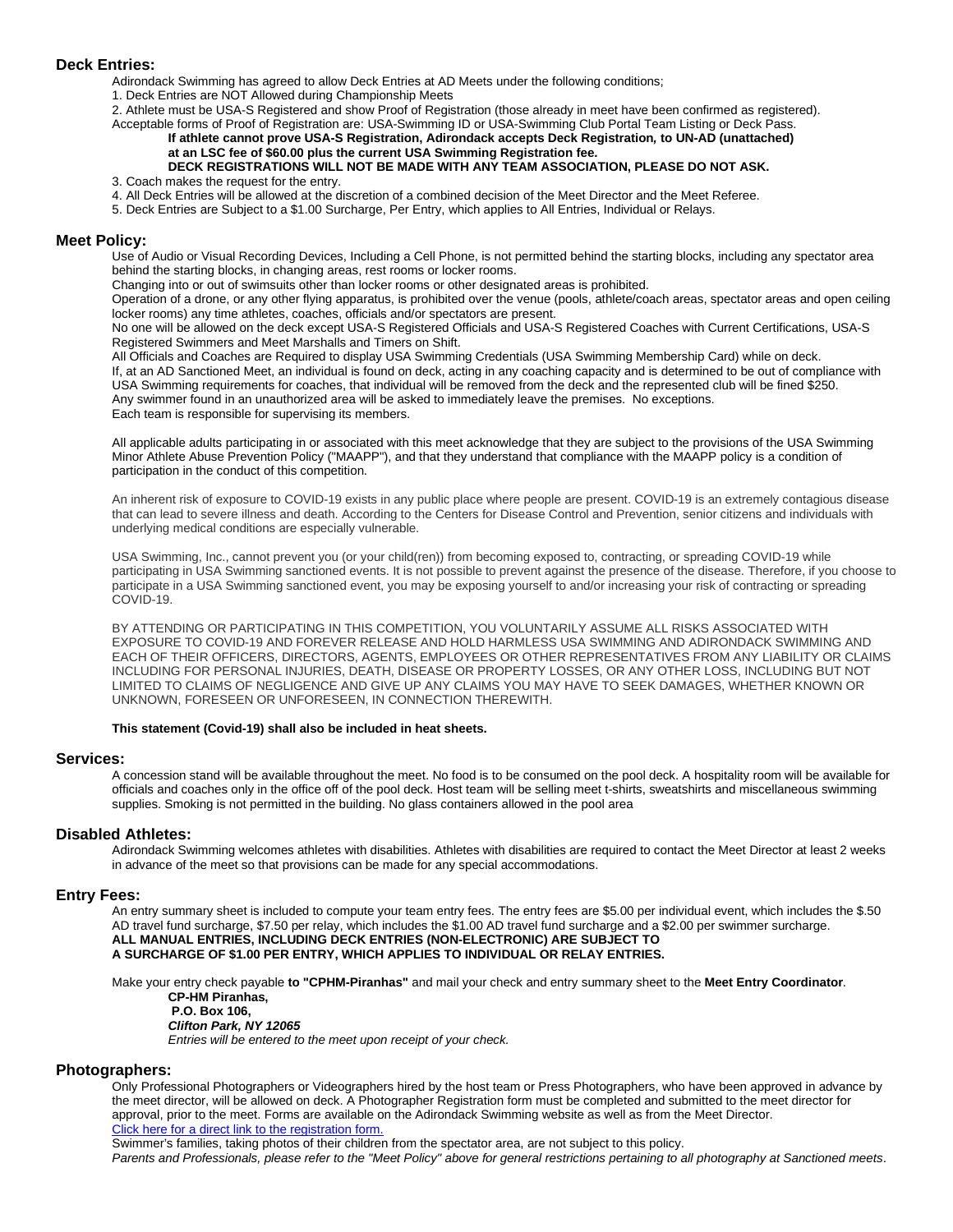# **Awards:**

For individual events ribbons will be awarded for  $1<sup>st</sup>-8<sup>th</sup>$  place.

# **Scoring:**

The meet will not be scored.

# **Officials:**

There will be an official's meeting conducted promptly 30 minutes before each session. Attendance is MANDATORY to work the meet. Please sign up in official's room before the start of officials meeting.

### **Hotel Accommodations: OPTIONAL (Suggestions)**

Courtyard by Marriott Clifton Park - 518-579-6100

# **If you have any questions, please contact the Meet Director or Meet Referee**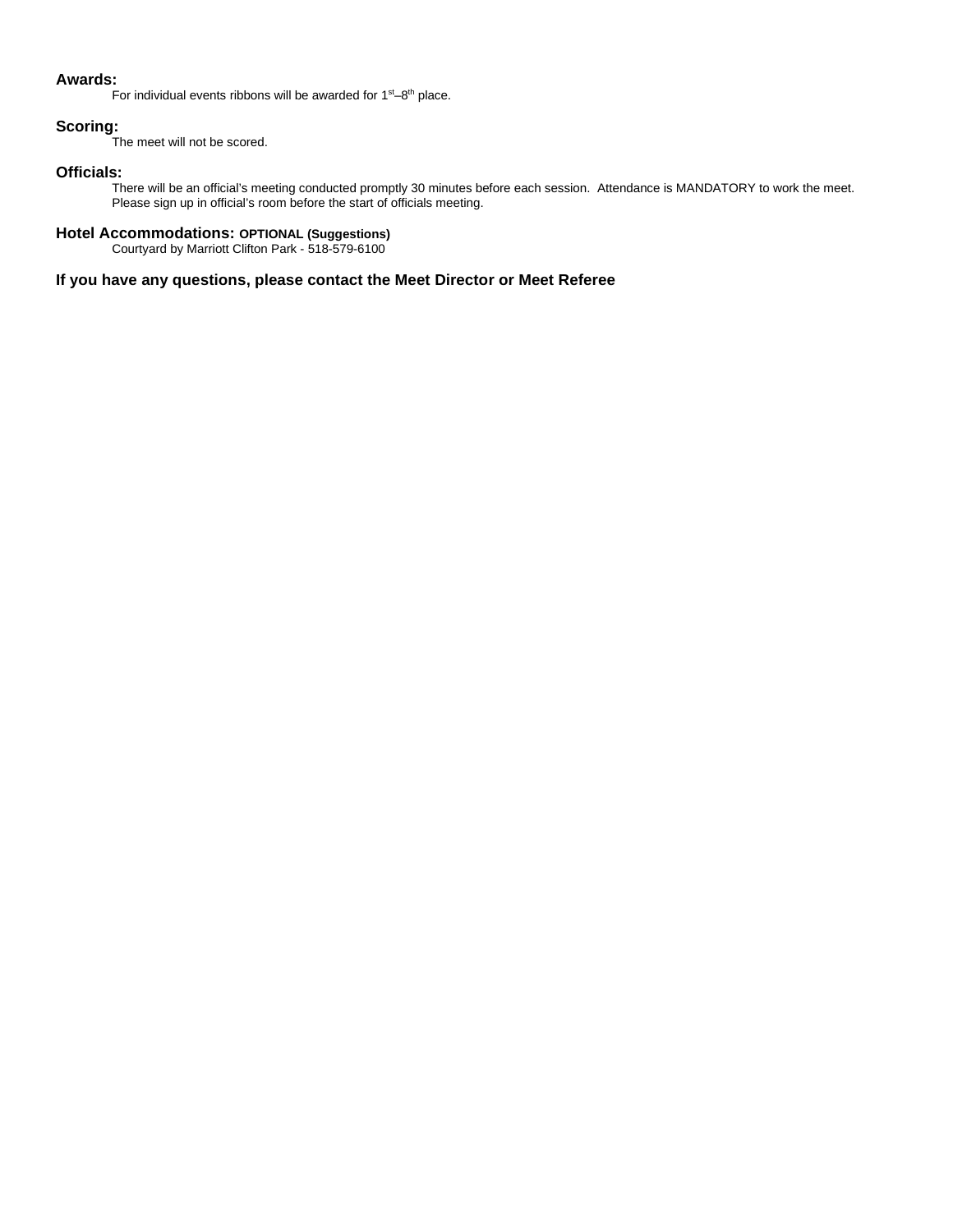# **PIRANHA'S SUMMER KICK-OFF MEET JUNE 11th, 2022 SHENENDEHOWA AQUATICS CENTER**

# **SESSION 1 WARM-UPS 7:30AM ... SESSION BEGINS 8:30AM**

| <b>GIRLS</b><br><b>EVENTS</b> | <b>EVENT</b><br><b>DESCRIPTION</b> | <b>BOYS</b><br><b>EVENTS</b> |
|-------------------------------|------------------------------------|------------------------------|
|                               |                                    |                              |
| 1                             | 9-10 100 IM                        | $\overline{2}$               |
| 3                             | 11-12 100 IM                       | 4                            |
| 5                             | 9-10 50 Freestyle                  | 6                            |
| 7                             | 11-12 50 Freestyle                 | 8                            |
| 9                             | 9-10 50 Backstroke                 | 10                           |
| 11                            | 11-12 50 Backstroke                | 12                           |
| 13                            | 9-10 50 Butterfly                  | 14                           |
| 15                            | 11-12 50 Butterfly                 | 16                           |
| 17                            | 9-10 50 Breaststroke               | 18                           |
| 19                            | 11-12 50 Breaststroke              | 20                           |
| 21                            | 9-10 100 Freestyle                 | 22                           |
| 23                            | 11-12 100 Freestyle                | 24                           |
| 25                            | 9-10 200 Free Relay                | 26                           |
| 27                            | 11-12 200 Free Relay               | 28                           |

# **SESSION 2 WARM-UPS 12:30PM ... SESSION BEGINS 1:30PM**

| <b>GIRLS</b><br><b>EVENTS</b> | <b>EVENT</b><br><b>DESCRIPTION</b> | <b>BOYS</b><br><b>EVENTS</b> |
|-------------------------------|------------------------------------|------------------------------|
|                               |                                    |                              |
| 29                            | 8 & Under 100 IM                   | 30                           |
| 31                            | Open 200 IM                        | 32                           |
| 33                            | 8 & Under 50 Freestyle             | 34                           |
| 35                            | Open 50 Freestyle                  | 36                           |
| 37                            | 8 & Under 50 Backstroke            | 38                           |
| 39                            | Open 100 Backstroke                | 40                           |
| 41                            | 8 & Under 50 Butterfly             | 42                           |
| 43                            | Open 100 Butterfly                 | 44                           |
| 45                            | 8 & Under 50 Breaststroke          | 46                           |
| 47                            | Open 100 Breaststroke              | 48                           |
| 49                            | 8 & Under 100 Freestyle            | 50                           |
| 51                            | Open 200 Freestyle                 | 52                           |
| 53                            | 8 & Under 200 Free Relay           | 54                           |
| 55                            | Open 200 Free Relay                | 56                           |

**Each Swimmer May Swim a Maximum of 4 Events Per Day Plus 1 Relay \$5.00 Per Individual Event Per Athlete for ALL Athletes \$2.00 Per Athlete Surcharge \$7.50 Per Each Relay For Manual Entries, Add \$1.00 Per Entry (Individual or Relay)**